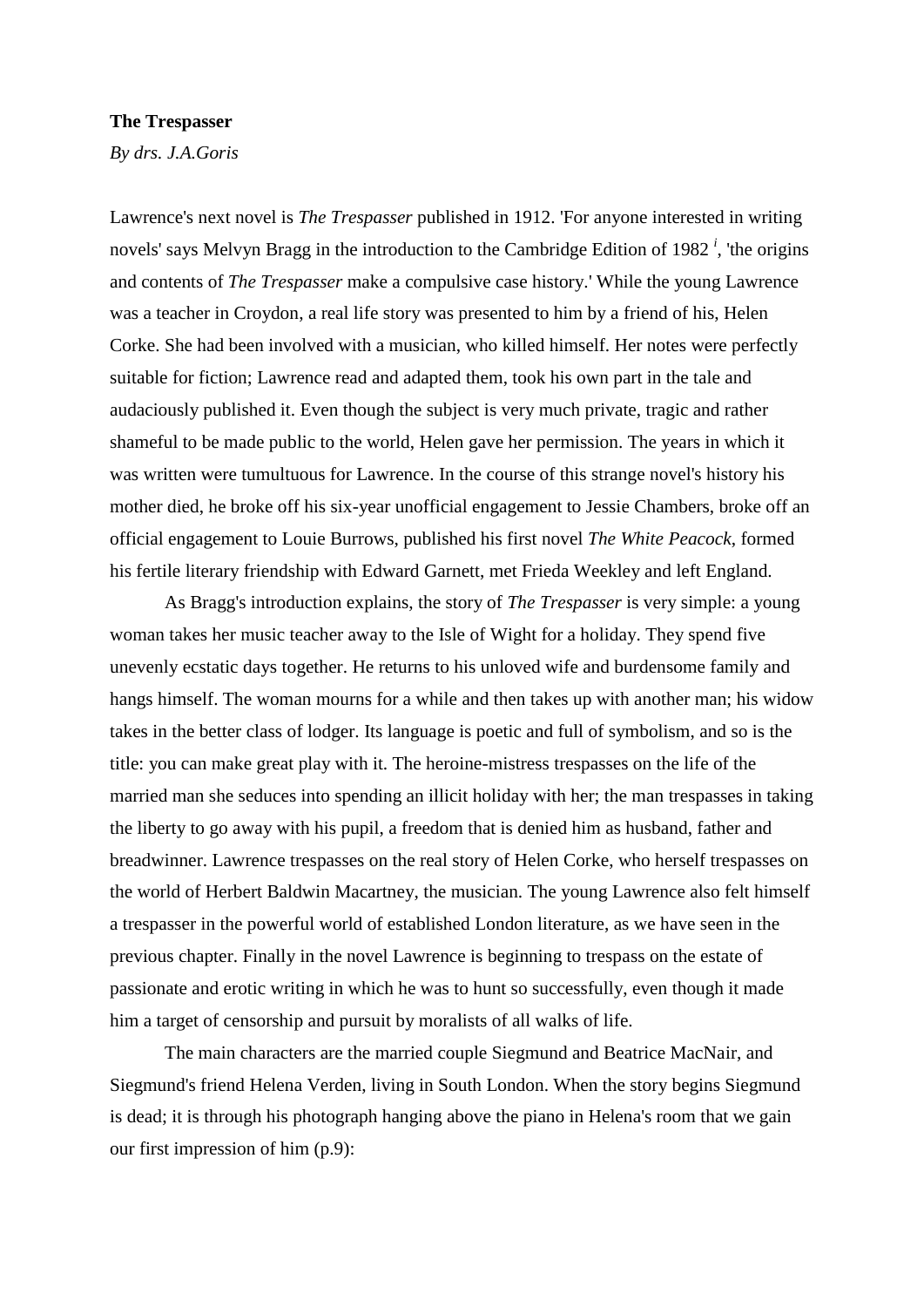It was the profile of a handsome man in the prime of life. He was leaning slightly forward, as if yielding beneath a burden of life, or to the pull of fate. He looked out musingly, and there was no hint of rebellion in the contours of the regular features. The hair was brushed back, soft and thick, straight from his fine brow. His nose was small and shapely, his chin rounded, cleft, rather beautifully moulded.

It is the profile of a man with refinement, sensitivity, seemingly resigned, at the same time bending down under the load life has bestowed on him. Such a man seems to be out of place in the sordid home in Highgate with its 'drab and dreary' room (p.15), the table 'spread with a dirty cloth', to which he is welcomed by the 'chill wetness of the little white garden.' His house is not his haven: 'as he closed the door, and found himself in the darkness of the hall, the sense of fatigue came fully upon him.' This is the place where he lives with his wife Beatrice and their children Irene, Vera, Marjory, Frank and Gwen. He is not a happy man; his life is in a crisis. Lawrence wrote the novel at a time when his own life was in chaos; it was written in agonized circumstances during his mother's last illness, and based on the upsets and miseries of Helen Corke. It is this mood of crisis and intensity that pervades the story.

Siegmund is caught between two women, neither of them contributing sufficiently to his happiness to make life worthwhile. First there is his wife Beatrice, a strong-willed, proud woman, to whom he has been married for over twenty years, and with whom he has an empty, unhappy life. Beatrice is 'of good family, had been brought up like a lady, educated in a convent school in France' (p.20). The reader who associates this kind of background with a prudish and unadventurous attitude to life is not immediately proved right; the story of their elopement as young lovers, both in their teens, is full of romance. But there is a distance between young Siegmund and Beatrice from their earliest acquaintance. Beatrice was quite good-looking as well as educated, and he thought much of her; 'I thought she was miles above me' (p.108 ff.). He remembers her countenance, her great, dark eyes as she looked at him, and they 'seemed to have formed an alliance in that look': she was the other half of Siegmund's consciousness, and he of hers. Siegmund felt 'very romantic, fearfully emotional, and the soul of honour.' They eloped to Brighton, to get married. 'It's funny', says Siegmund as he later tells this story to Helena, 'but that Beatrice is as dead - ay, far more dead than Dante's. And I am not that young fool, not a bit.'

He feels starved in his marriage; the attraction has long since gone. Emotionally, spiritually and sexually his life is unfulfilled; 'for years he had suppressed his soul, in a kind of mechanical despair doing his duty and enduring the rest' (p.14). Though he is thirty-eight years old, he feels 'disconsolate as a child' (p.17). Over the passing years Siegmund has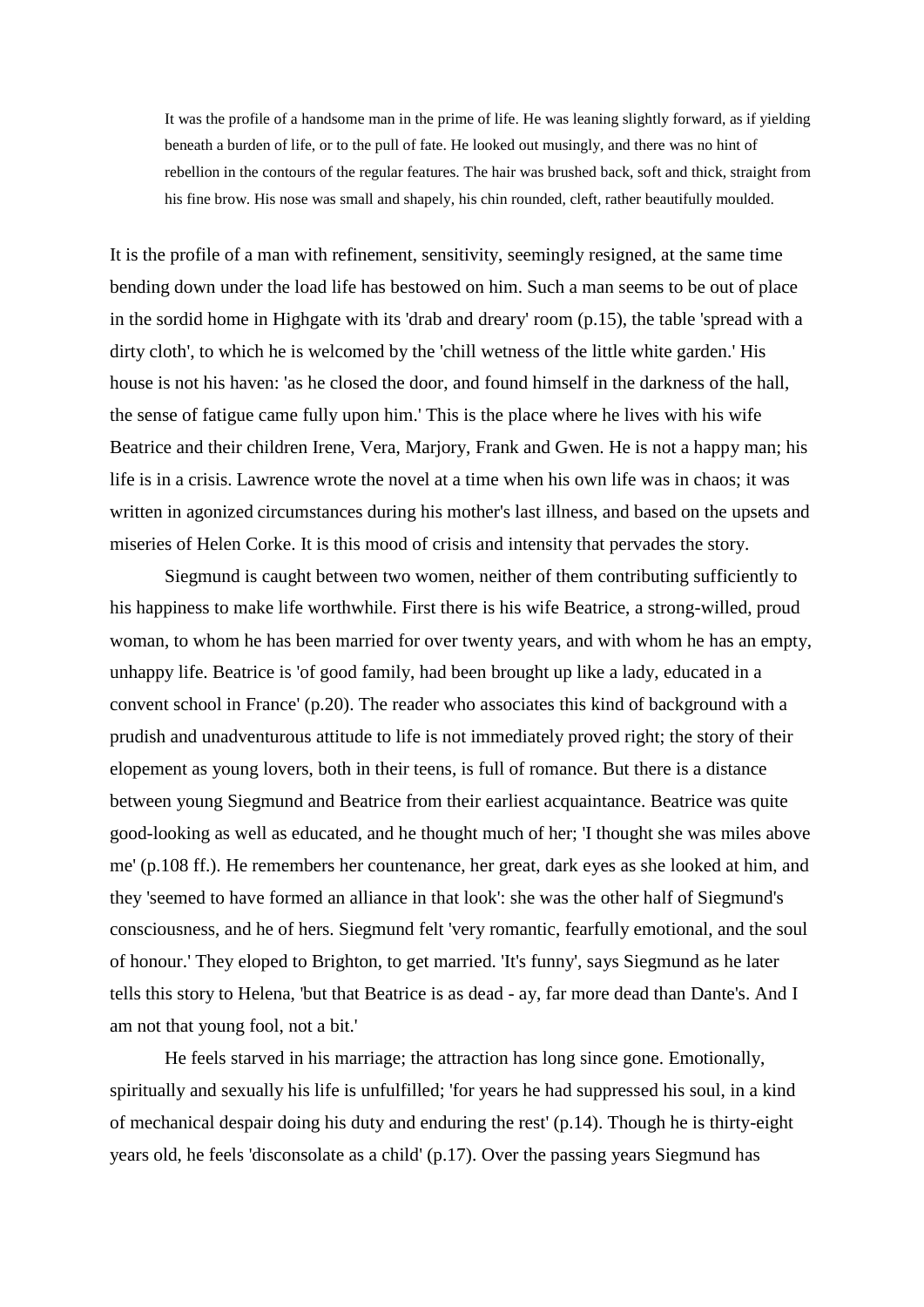resorted to a life of art and music, an interest he shares with Helena. He feels very much at ease with her: 'she was so calm, and full of her own assurance. It was a great rest to be with her. With her, nothing mattered but love, and the beauty of things.' Helena, who has noticed his moods of depression and loneliness, proposes a holiday for the two of them on the Isle of Wight. Siegmund has known Helena for quite some time; she used to be his pupil, and afterwards they became close friends. Together with her friend Louisa she often visits Siegmund's theatrical performances; the three of them frequently go for walks and spend time together, and Siegmund has been invited to her home several times. He has high expectations of their holiday together. The outing is going to be 'a breaking of bonds, a severing of blood ties, a sort of new birth' (p.14). What he hopes to find with Helena is what he does not find with his wife: a sense of fulfillment, a love making that will lift his being, so that he will feel new and reborn again after these 'few days purely for his own joy.'

However, what Siegmund fails to realize in his hunger for contact and warmth is, that whereas Helena is devoted to him in music and arts, this does not warrant an equal devotion in a further intimacy. To begin with, she is a good deal younger than he is and has never been married herself. She does not understand much of the oversensitive and careworn Siegmund (p.24 ff.):

So often, she did not take his meaning, but left him alone with a sense of tragedy. She had no idea how his life was wrenched from its roots, and when he tried to tell her, she balked him, leaving him inwardly, quite lonely.

She lightly interprets his dark distress as something that merely needs being laughed off: 'his little anxious look of distress amused her'; 'to see a big, strong man anxious-eyed as a child because of a strange sound, amused her.' The stay on the Isle of Wight does not turn out to be what Siegmund had hoped for. Helena goes along with him on the path of romantic interest, but ultimately they are incompatible. She longs for tenderness and intimacy; they share a long, 'supreme kiss', the sort of kiss in which Siegmund feels man and woman have one being, 'the only Hermaphrodite'; however, it means something different for Helena. She is not sexually aroused: 'her passion exhausts itself at the mouth' (p.32). She is what Lawrence calls a 'Dreaming Woman': the dream of love is what matters most, her actual desire is accomplished in a kiss. It had set Siegmund on fire, but Helena 'felt herself flagging. She had not the man's brightness and vividness of blood', and longs to go to sleep. As Helena lies still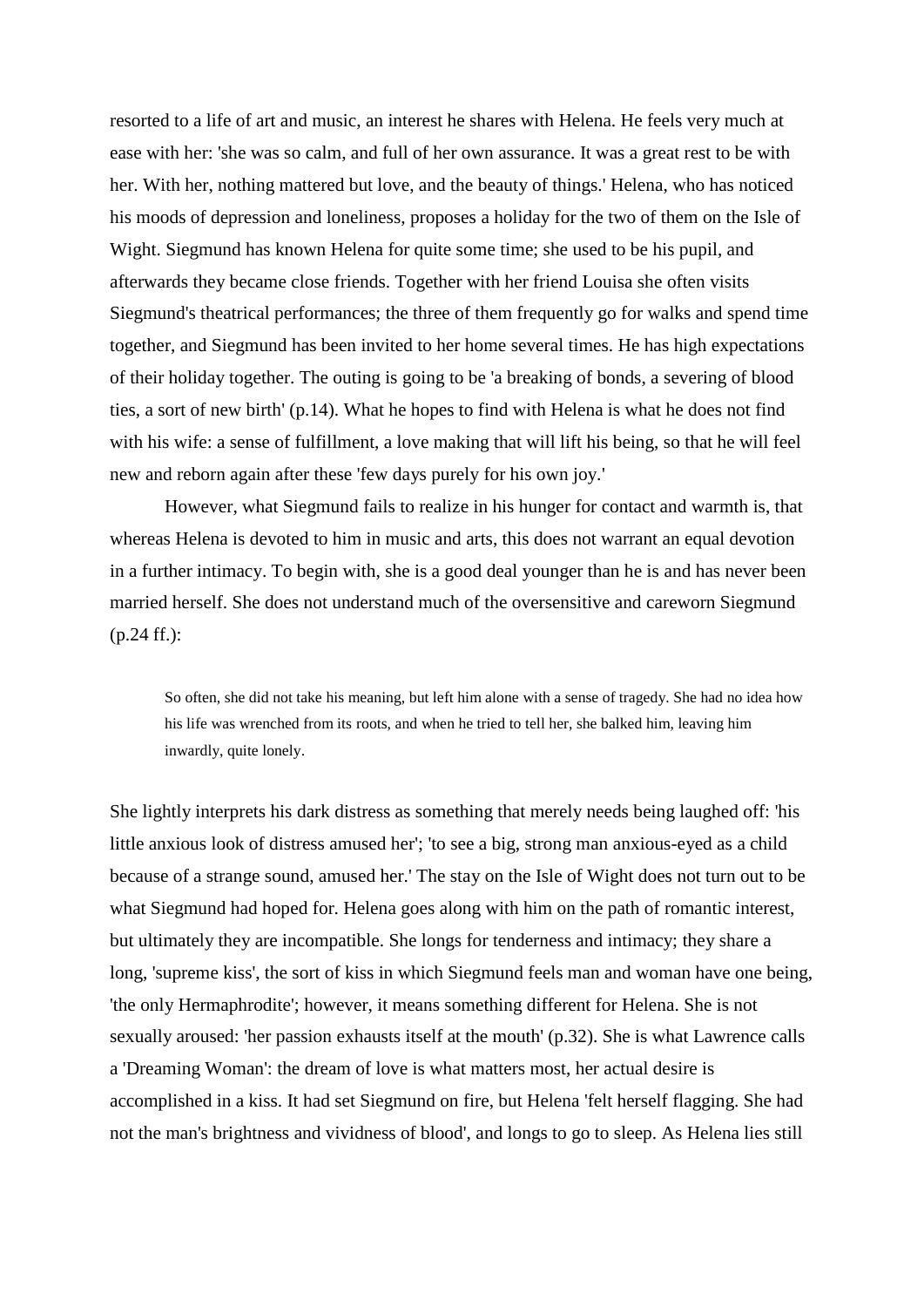on Siegmund's breast, listening to his heart, she may be dreaming of him, but the dream itself is more important than the man: 'To the real man she was very cruel' (p.33).

The reader gets the impression that Siegmund is jumping to conclusions; his harsh judgement of young Helena after just this one encounter seems rather premature. Interestingly, in Siegmund's pondering over the woman in his arms we recognize a parallel with Lawrence's notion about the 'Magna Mater', the female prototype in Lettie, Meg and Emily of *The White Peacock:*

His dreams were the flowers of his blood. Hers were more detached and inhuman. For centuries a certain type of woman has been rejecting the 'animal' in humanity, till now her dreams are abstract, and full of fantasy, and her blood runs in bondage, and her kindness is full of cruelty.

The 'Magna Mater', or the 'Great Mother', symbolizes the woman who sees her ability to give birth, to bring new life into the world as the ultimate goal of female sexuality. Siegmund's musing surpasses the present here-and-now; it suggests a wider context in the history of humanity. As we will see in the discussion of Miriam in *Sons and Lovers,* Lawrence borrowed this idea of time perspective from Thomas Hardy, the author he studied most extensively. Lawrence's labelling this type of woman as 'Madonna' refers to the Church, which, indeed, has advocated the procreative function of sexuality as its main purpose and childbearing as the prime interest of women 'for centuries'. The Lawrencean 'Great Mother' adheres to this sublimated sense of sexuality and allows motherhood to become so all absorbing and superior to everything else that she comes to consider herself above her husband and 'hostile to his wishes'. Her life energy is directed towards a 'higher' cause, 'in bondage' with the Church. She is not allowed a deeply sensual craving for her male partner; their sexual union does not involve her in the sense Lawrence sees as 'fruitful togetherness', the togetherness he later describes in his dissertation *Fantasia of the Unconscious* as the true source of creative energy. Lettie and Meg of *The White Peacock* are such females, excluding their husbands from their role as fathers.

Helena has no children yet; she feels a dreamed-up substitute of this 'superior' love for Siegmund: a possessive kind of care and protection. Later in the story we will see how the carved Christ at the Catholic Church will inspire her to the sublimated sexuality of the woman who sacrifices her body for a higher purpose, like Christ did his. All in white, with her 'cool, thick throat' she can only give her lover 'Madonna love': she addresses him 'softly, gently, as if he was her child whom she must correct and lead.' She wants his dependence and caresses,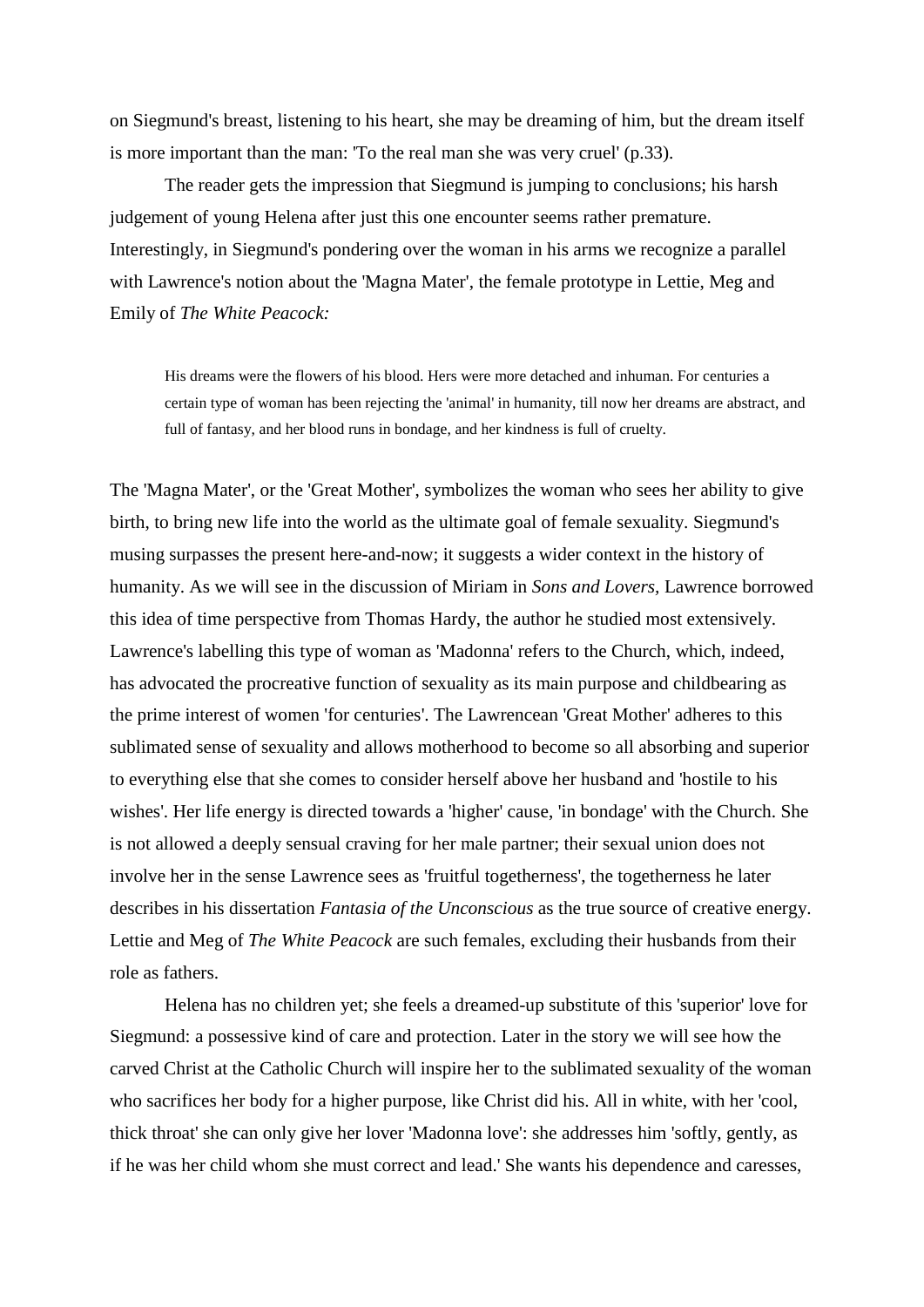not his passion. While Siegmund's body is 'burning and surging with desire', his heart beating fast (p.38 ff.), Helena's involvement is almost against her will: 'she seemed to be offering him herself to sacrifice... abandoned to him.'

For the time being Siegmund puts aside the 'sorrow' he feels in their union. He settles for what Helena has to offer and conforms to what she wants of him (p.40 ff.). He is 'filled with an easiness that would comply with her every wish'; he has become the Siegmund of Helena's dreams, and 'she had created him.' She gets away with it: 'The moon was there to put a cool hand of absolution on her brow.' Siegmund feels 'at home', he does not feel an 'outcast' anymore; the sea 'seems to be poured out of the moon'. Helena has inspired a definition of a love that brings him spiritual and aesthetic joy (p.47):

When Siegmund had Helena near, he lost the ache, the yearning towards something, which he always felt otherwise. She seemed to connect him with the beauty of things, as if she were the nerve through which he received intelligence of the sun and wind and sea, and of the moon and the darkness. Beauty she never felt herself, came to him through her. It is that, makes love.

But Siegmund is also a very physical being; he loves the early morning nature and runs naked across the beach (p.42 ff.). Even though he is 's poor swimmer' he playfully plunges into the sea: ' he offered his body to the morning, glowing with the sea's passion', accepting its 'sudden cruelty' with a mere frown. He is proud of himself and his handsome physique and well aware of Helena's rejection of it: 'she rejects me as if I were a baboon, under my clothing.' As Lawrence puts it, 'it was his physical self thinking', in revolt against Helena's coolness.

Soon Helena is confronted with this physical Siegmund (p.52 ff.), who is not her dreamed lover, nor a child needing motherly attention, but a grown man of flesh and blood, who is 'not her Siegmund.' As she lies listening to the overpowering throb of the sea it seems to merge with Siegmund's heartbeat, and it frightens her: 'This was the God she knew not: as she knew not this Siegmund. It was so different from the half-shut eyes with black lashes, and the winsome, shapely nose.' She feels alien to the forceful, physical Siegmund, who is 'like the heart, and the brute sea' (p.56) and she hates 'the brute in him.' Unlike Siegmund, Helena does not feel comfortable with the unruly forces of nature. She prefers bathing in small rockpools, which are bright and clear and do not hide submerged water plants. This holds an allusion to the symbolic meaning of the sea hiding secrets under its surface as an allegory of repressed sensuality. The electric light bulb Siegmund finds, therefore, symbolizes the new light he hopes to shed on their love life; in *Fantasia of the Unconscious* Lawrence uses the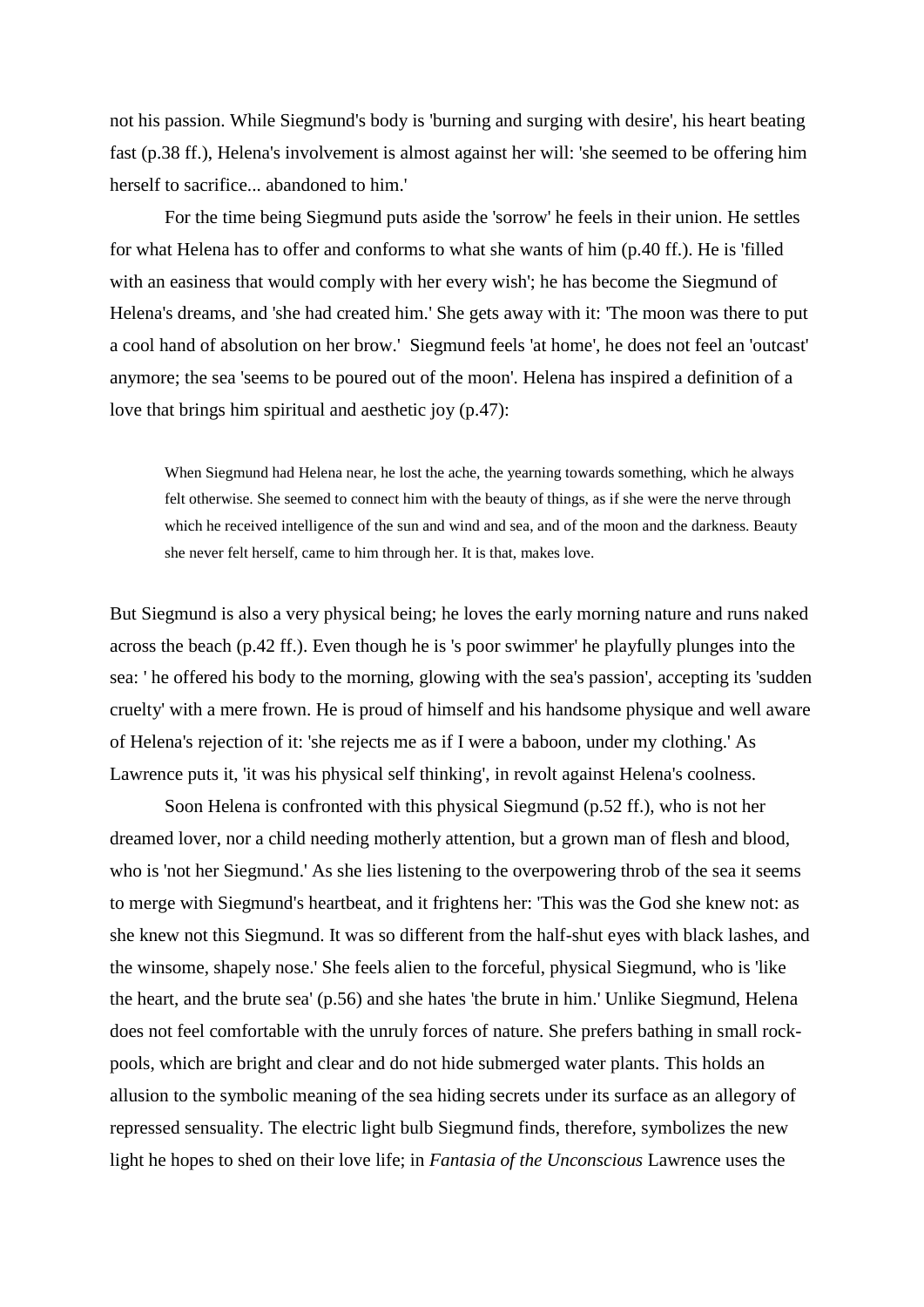word 'electricity' in connection with 'the act of coition.' However, the light bulb soon becomes 'a senseless bauble' in Helena's hands.

Walking home together along the churchyard wall (p.60 ff.) where 'the carved Christ looked down on the dead' her love is inspired with 'old' values instead; her heart is swelling with emotion and 'all the yearning and pathos of Christianity filled her again.' She transfers her mood of religious spirituality to Siegmund: 'she felt a rare tenderness and admiration for him.' Conscious of 'the sleeping dead' in their graves Helena realizes the dejected fashion of her companion, and even though it is unusual for her to be 'so humble-minded' she feels she must 'be submissive' to him that evening. Siegmund is roused by her fervent embrace, which 'burned away his heaviness', and which he mistakes for a prelude to the passionate sexual intimacy he is craving for. But Helena is not motivated by a desire for passion; it is her mood of Christian submissiveness that makes her want 'to sacrifice to him, make herself a burning altar to him':

That night she met his passion with love. It was not his passion she wanted, actually. But she desired that he should want *her* madly, and that he should have all - everything. It was a wonderful night to him. It restored in him the full 'will to live'. But she felt it destroyed her. Her soul seemed blasted.

In Lawrence's later novels *The Rainbow* and *Women in Love* there is a reversal of roles: it is not the female, but the male who is destroyed. In *The Rainbow* Anton Skrebensky's self worth is 'blasted' by Ursula's sexual aggression, while in *Women in Love* Gerald Crich is the victim of Gudrun's betrayal. In *The Trespasser* the male is triumphant, but not lasting. Walking on the beach, Siegmund feels elated. He is as full of life as the sea, hugging the warm body of the shore as if it were Helena; as if he were 'the first man to discover things: like Adam when he opened the first eyes in the world' (p.66). He is restored to life, Helena has fulfilled him utterly, and in a 'delicate tingling as of music' he feels whole again. 'You seem to have knit all things in a piece for me', he says to her.

His triumph over life creates a daring in him that Helena is unfamiliar with (p.78 ff.): '"Carpe Diem", he said. "We have plucked a beauty, my dear. With this rose in my coat I dare go to Hell or anywhere."' Whereas he expects her to rejoice with him, Helena is highly disturbed by this new, almost blasphemous Siegmund; he is so unlike the old one who joined her in her spirituality, who matched her dreams and whom she had hoped to possess forever by the sacrifice of her body. Now she is moved with a vivid passion of grief; she feels she cannot share or reciprocate his worldly, proudly sensual feelings. Overpowered by an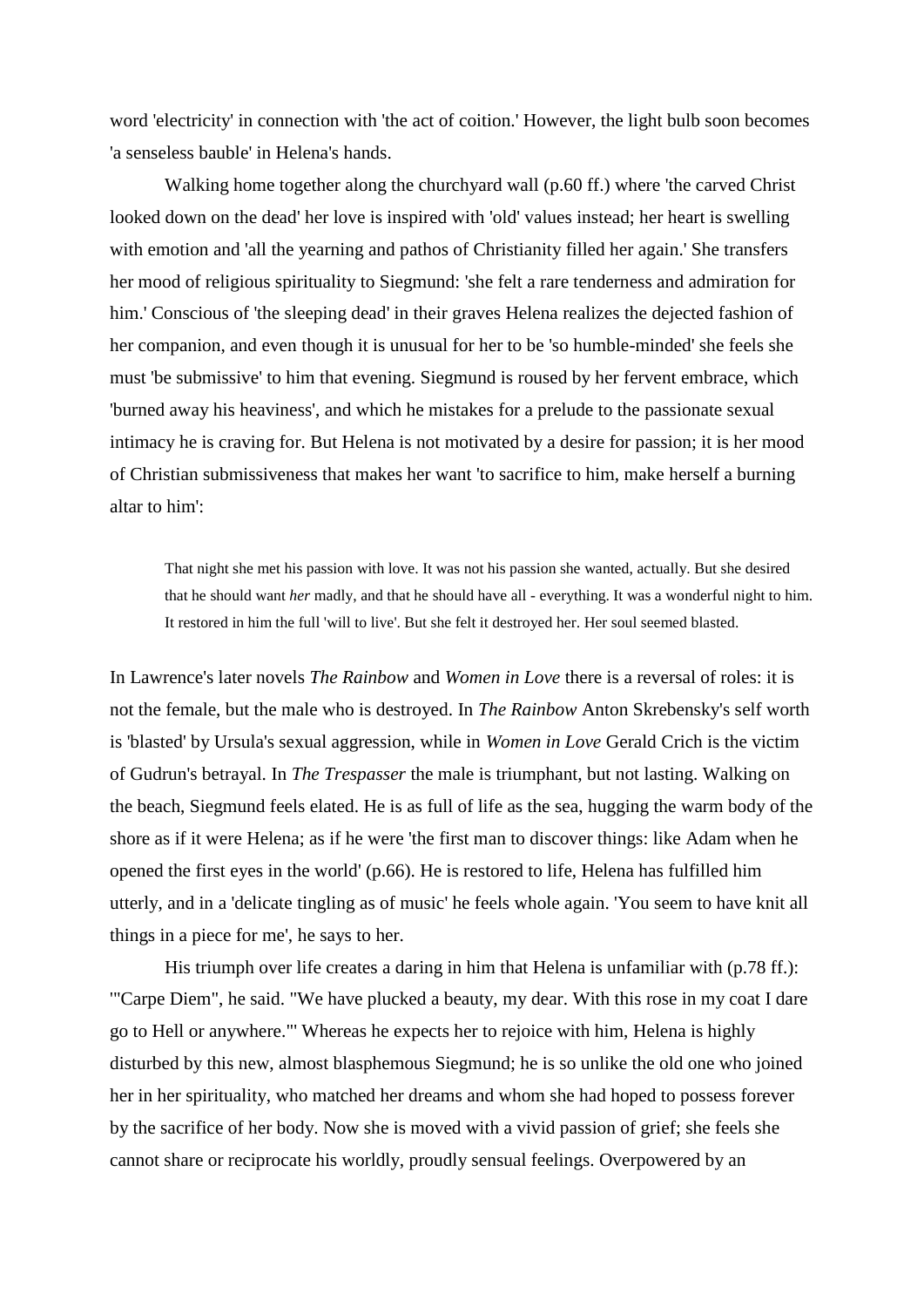uncontrollable fear of losing him she bursts into - for Siegmund incomprehensible - sobbing. In the intense silence that follows she battles to restore her power over him. The urgent knocking with his heart on her breast 'like a man who wanted something and who dreaded to be sent away ' proves his vulnerability to her. Helena, wanting him in her dream world again, loses herself in high-flown spirituality, strong enough to baffle her lover. In a scene suggesting a violation of Siegmund by Helena, who is 'weighing down the life of Siegmund' by lying prone on his body, she ruthlessly forces lines of German poetry upon his exasperated mind, 'touching him with her mouth and her cheeks and her forehead.' She experiences a spiritual climax as she 'swooned lightly into unconsciousness' and says with wide-eyed delight 'to her soul': 'I have been beyond life. I have been a little way into death.'

As in several earlier scenes the moon is emphatically present here. Both in his early and later work Lawrence frequently uses scenes in the moonlight to symbolize a woman's mysterious, witch-like victory over men. Its influence in literature derives from Greek and Shakespearean drama; in *Macbeth* witches cast their evil spell over men in the moonlight. Macbeth is ensnared by the witches' prophecies and ultimately sees his life ruined. Their goddess of classical and medieval witchcraft is Hecate, properly another name for Diana and Luna, moon goddesses. It is in a witch-like, darkly symbolic way that Lawrence describes the Magna Mater's power over Siegmund (p. 82):

She looked down at Siegmund. He was drawing in great heavy breaths. He lay still on his back, gazing up at her, and she stood motionless at his side, looking down at him. He felt stunned, half-conscious. Yet as he lay helplessly looking up at her, some other consciousness inside him murmured 'Hawwa, - Eve - Mother!' She stood compassionate over him. Without touching him, she seemed to be yearning over him like a mother. Her compassion, her benignity, seemed so different from his little Helena. This woman tall and pale, drooping with the strength of her compassion, seemed stable, immortal, not a fragile human being, but a personification of the great motherhood of woman. 'I am her child, too,' he dreamed, as a child murmurs unconscious in sleep. He had never felt her eyes so much as now, in the darkness, when he looked only into deep shadow. She had never before so entered and gathered his plaintive masculine soul to the bosom of her nurture.

For Siegmund the experience is overwhelming; he is utterly drained, both physically and psychically. He can hardly control his body, he feels detached from the earth and 'all the near, concrete, beloved things', as if they have melted away from him. He feels sick, unsupported, somewhere alone on the edge of an enormous space, and cannot come to terms with what has happened to him. He knows he has been through an ordeal, 'as a man feels who is being brought from under an anaesthetic' (p.84).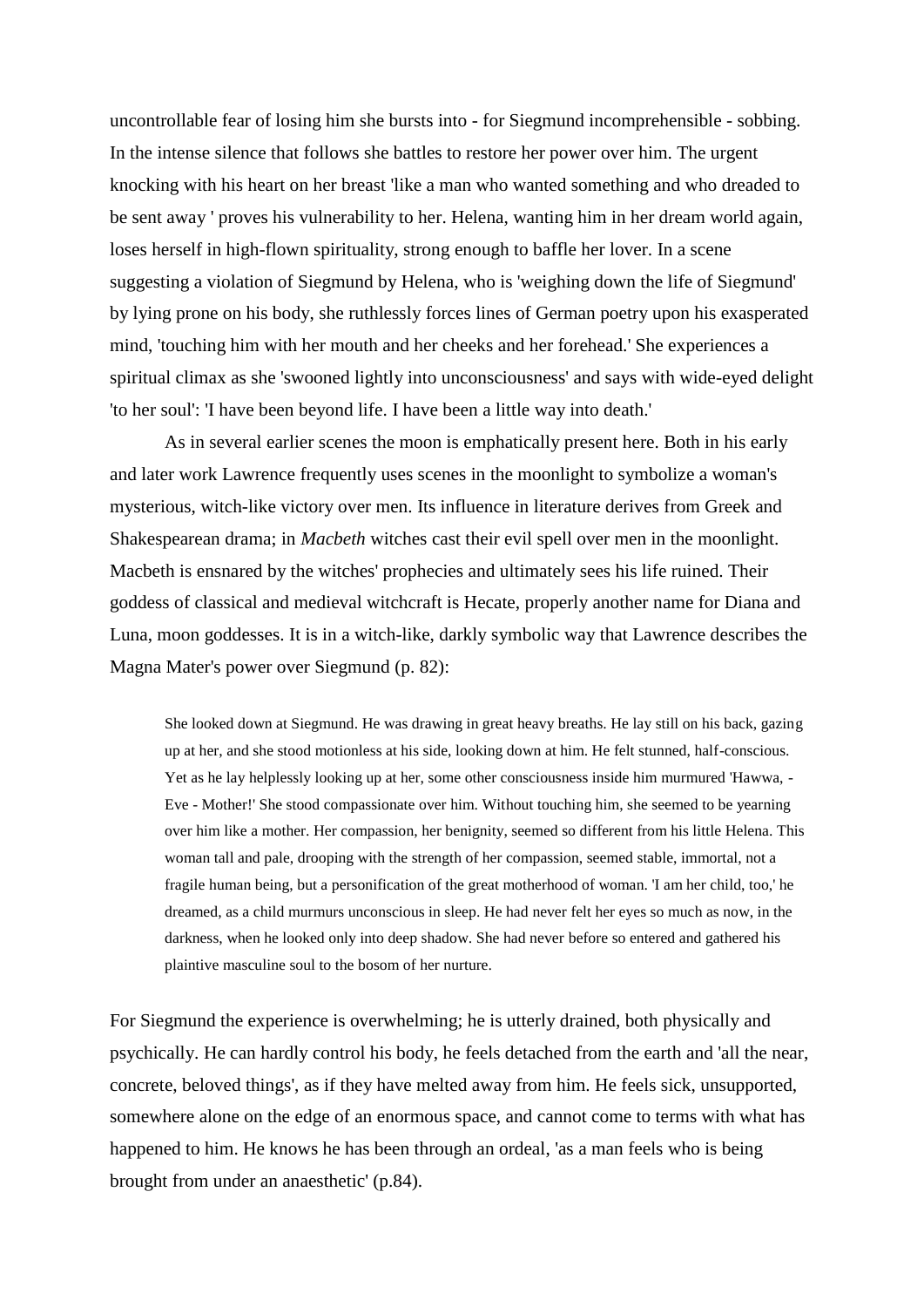In spite of his passionate grief when reviewing his hour of passion with Helena he does not reproach her, nor communicate his turmoil. In a way their roles are reversed: at the beginning of their stay it was Helena who felt Siegmund's elder. Now Siegmund feels a kind of tenderness and pity for her, as she walks with buoyant feet beside him, unconscious of what is going on in his mind: 'He walked on alone in his deep seriousness, of which she was not aware.' Enraptured in her own world, 'pleased with her fancy of wayward little dreams' (p.87), she inspires him with pity; a pity he feels drawing him 'nearer to life', the only sign of still being human. However, in relation to Helena his silent pity is degrading and an unequivocal sign of his inability to relate to her as an equal human being. Siegmund himself interprets it as a noble gesture to 'spare her her suffering', as he did his mother when, as a child, he had severe diphtheria. In his efforts to relive the last few hours, he puts the experience down to his own propensity to be too vigorous: 'I suppose living too intensely kills you, more or less' (p.86). It is now Siegmund's turn to identify with the carved Christ, thus nailing himself on the cross, belittling his own sorrow as 'small and despicable' compared to Christ's and reducing himself to a passive sufferer, a victim.

We see an influence of Thomas Hardy in the character of Siegmund's old acquaintance Hampson, who, like Gillingham in *Jude the Obscure,* appears in the story as the protagonist's less complicated, more extroverted alter ego. Hampson puts Siegmund's darkest thoughts and fears into words when talking about 'the draughty House of Life'. Siegmund recognizes his own feelings; Hampson 'seemed to express something in his own soul' (p.95). He dramatizes Siegmund's debilitation by the Great Mother even further by interpreting her as a castrating female: 'By instinct they aim at suppressing the gross and animal in us .... Therefore they destroy the natural man in us - that is, us altogether.' Siegmund sees his sense of doom acknowledged; after the flight from his domineering wife Beatrice, he finds no real 'melting and fusing' with his dreaming Helena, and develops serious doubts about his own potentials as a vital male being. Yet, as Alastair Niven argues in his essay about the novel<sup>1</sup>:

*The Trespasser* is not an anti-feminist novel - Siegmund's wife, for example, is portrayed with some pity - but it does suggest that between male and female there too often exists an imbalance in the relationship which debilitates both partners. As Siegmund's acquaintance Hampson puts it, 'She can't live without us, but she destroys us.' This is not Lawrence's view of what has to happen when man and woman conjoin,

1

 $<sup>1</sup>$  See endnote ii, p.30</sup>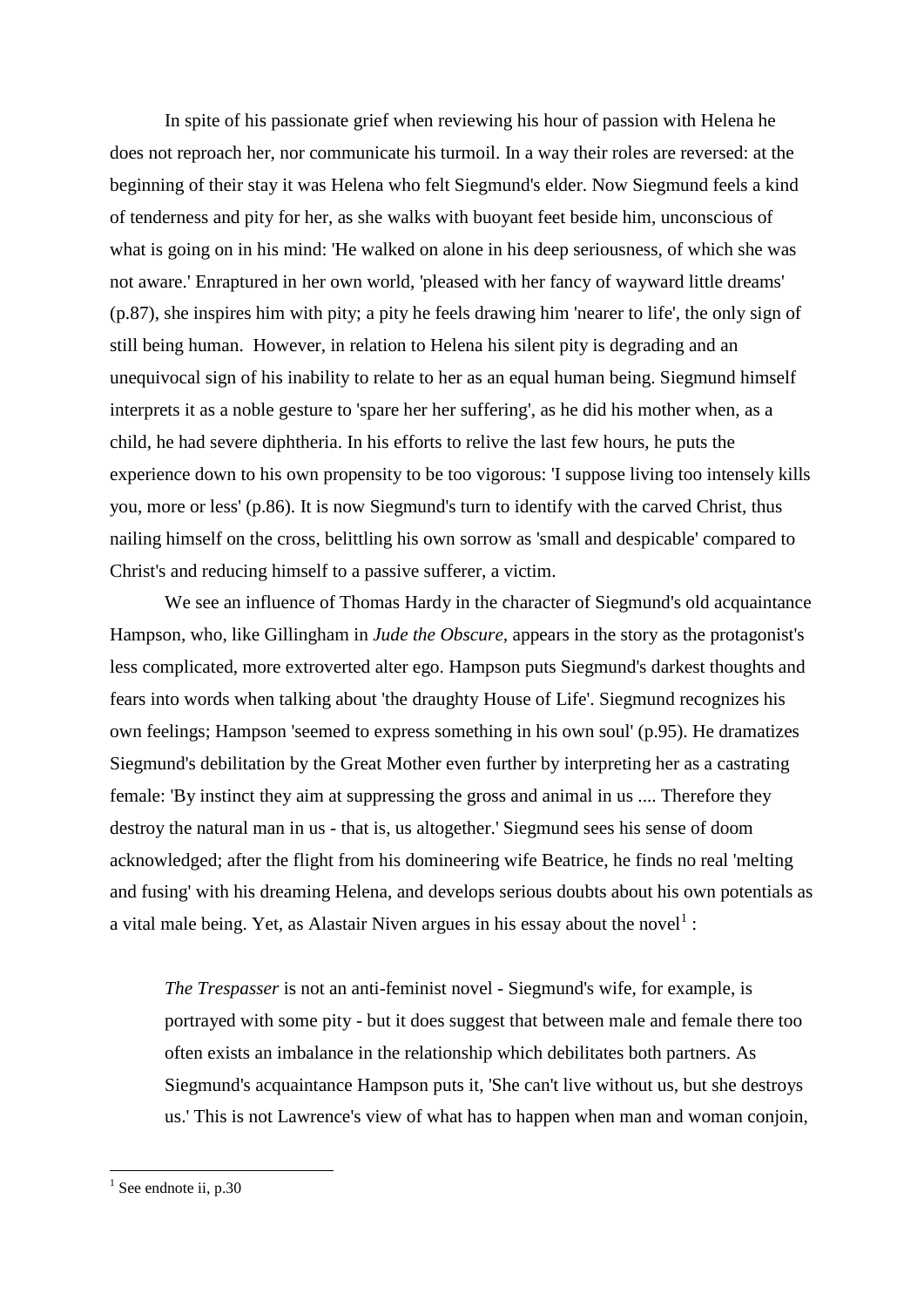but his notion of what frequently does happen because the right balance has not been struck, give and take has not been proffered.

Both Siegmund and Helena are too firmly steeped in their fixations - he in his sense of domination by the Great Mother, she in her dream world of the Spiritual God as her ideal partner - to engage in a battle of wills or to achieve a fruitful communication as human beings. In this sense their feeling of 'doom' and 'impending fate' (p.105) is realistic. They may temporarily fill a void in each other's life, but they remain far removed from 'the right balance', like Gudrun and Gerald in *Women in Love*, whose 'battle' results in mere destruction - with tragic results. The protagonists Ursula and Birkin do succeed in finding such a balance, but not without a struggle. It takes a good deal of perseverance and strength to resolve their fierce 'battle of the sexes.'

The further withdrawal of each of the lovers into their own world is the beginning of the end of their affair. Both are unable to 'come out of the mist-curtain'; their togetherness has been reduced to a mere 'fellow-suffering', they are essentially 'unnecessary to each other.' Siegmund's silence about what is ailing him intensifies the distance between them (p.109 ff.). Helena feels 'very much alone,' deciding that love is not such a wonderful thing after all, but only a temporary episode. 'It was her hour of disillusion' and its dreariness is worse than anything her lonely life has known. Siegmund topples from his pedestal when he tells her about his relationship with Beatrice: 'I have always shirked. Whenever I have been in a tight corner, I've gone to Pater' ....'I've always funked. I tell you I'm something of a moral coward.' Helena comes to despise him with 'extreme bitterness': 'Was that really Siegmund, that stooping, thick-shouldered, indifferent man?' After all, he is just an ordinary man: 'his aura had ceased', his radiance is gone; he is merely 'something of the "clothed animal on end," like the rest of men.' Not the god of her dreams, but a mortal human who feels hurt and small, who needs to be held and comforted. And who needs most of all, as Helena gathers with loathing, physical love: gripped in her lover's 'brute embrace' she realizes that 'the secret thud, thud of his heart, the very self of that animal in him she feared and hated, repulsed her.' Her giving in to a feeling of revulsion intensifies her dread of losing him, and with the end of their holiday in sight, the lovers are in deep turmoil and torment. Siegmund cannot rid himself of a sense of failure and humiliation: 'Helena had rejected him...she had cried to her ideal lover and found only Siegmund' (p.136). Ultimately it dawns upon him that Helena and he are alone even in their doom, and that ' the sense of oneness and unity of their fates was gone' (p.121).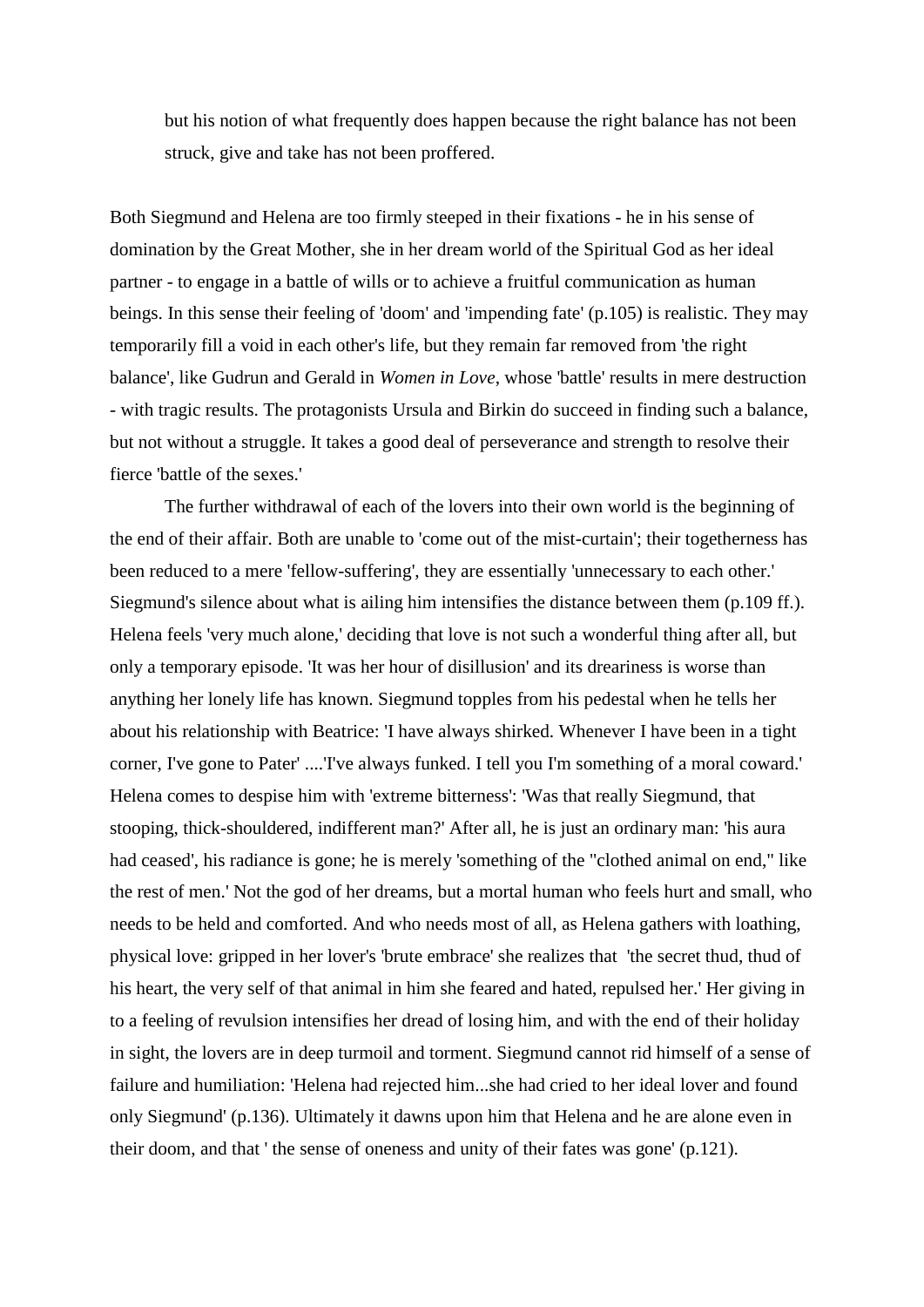The courage displayed by the couple on the motor boat, a scene Helena and Siegmund watch from the ferry on their home journey, is in sharp contrast to their own moral inadequacy and self-deception (p.153 ff.). Lawrence's introducing the couple on the launch to the reader as 'lady' and 'gentleman' suggests superiority, which is expressed in their matter-offact attitude in the face of a near collision with a huge steamer. 'The lady saw the danger first' and without showing emotions, with complete restraint she seizes the boy that is with her; not alarming him, but holding him firmly. The gentleman leaps to the stern and stands rigid, staring ahead. 'No one had uttered a sound' as their boat 'escaped by a yard or two.' Siegmund is aware of the immense inner strength needed for this attitude towards life, and admires the woman's composure: she is 'one who watched the sources of life, saw it great and impersonal' (p.156). The picture of intuitive, vital understanding between the couple on the boat clashes violently with the agonizing lack of it between Siegmund and Helena. The latter's scathing judgement of the couple as 'careless' makes Siegmund anxious to be 'released from her.' Her presence has culminated into a mere torture for him. He realizes that ' having her a little longer' (p.140) will not bring about any form of intimate communication between them; that 'she had to go on alone, like a foreigner who cannot learn the strange language' (p.149).

Siegmund sadly lacks any of the self-confidence and equanimity of the couple on board the motor launch. Nowhere in the story does he realize that failures in love may happen simply because partners do not match, just as collisions between ships happen for no good cause or reason at all. The restraint he admires in the lady is missing within himself; he does not 'watch the sources of life' as something impersonal. From this moment on, he is steadily giving in to his moral decline and despair of life. As to the return to his loveless home, his thoughts become 'an inextricable knot' (p.159 ff.). Feeling his only options are a life with either Helena or Beatrice, he is faced with Hobson's choice: 'If I have the one, I shall be damned by the thought of the other', not to mention the children: 'I shall remember the children'. He pictures himself as failing both partners in either case: without him Beatrice will live unhappily in a cottage in the country, unable to run a proper household, while he himself will be financially unfit to keep both his family and Helena. Leaving Helena altogether will make him responsible for her future: 'What will she do when I am gone? What will become of her? Already she has no aim in life - then she will have no object.' Siegmund 'thought imaginatively, and his imagination destroyed him.' Implied is his incapacity to come to grips with reality and to consider an acceptance of its imperfections. As the resigned attitude of the man in the photograph at the beginning of the story suggests, he shows no 'rebellion.' He bends down under life's burden of faltering relationships with two women that do not make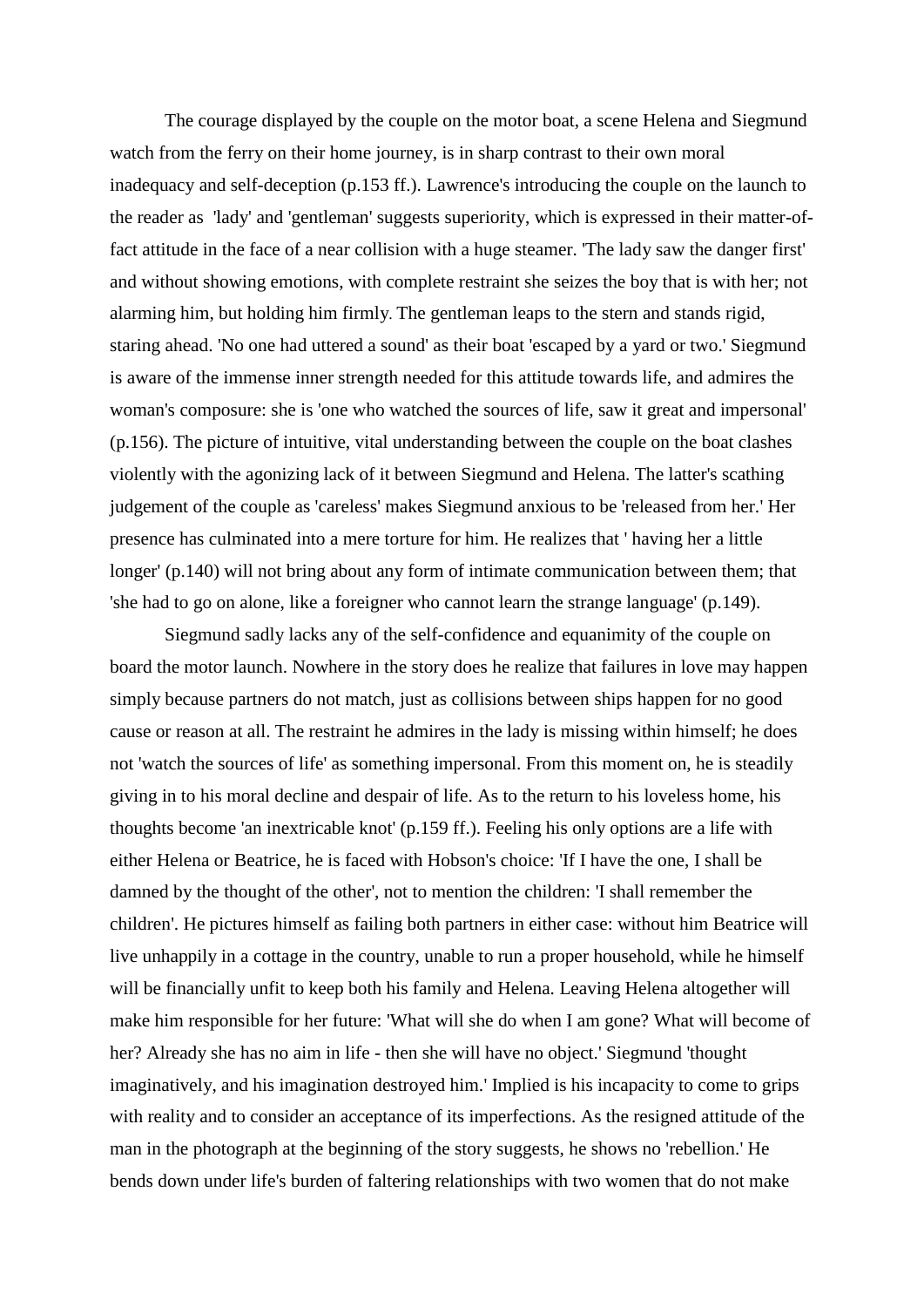him happy, and yields to 'the pull of fate.' He gives up on himself as a responsible, capable adult: 'It seems to me a man needs a mother all his life' (p.180).

In the face of her adulterous husband and failing breadwinner - 'she was aware that he hated work' - Beatrice's anger and wrath soon culminate into 'an outburst of angry hysteria' (p.189 ff.). The ensuing fierce quarrel lands the partners into a complete checkmate from which they find themselves unable to withdraw with any dignity. Siegmund retreats 'like a sick dog, to die or to recover as his strength should prove.' Beatrice, like Meg in *The White Peacock,* enlists the children on her side in relentless contempt of their father. Siegmund, no longer able to sustain himself in 'this prison corridor of life' commits suicide by hanging himself in his bedroom. The way in which Lawrence describes his protagonist's last inner distress is deeply moving and pitiful. His death requires some courage, but the fact that Lawrence never again used such an ending underlines his dissatisfaction with this solution to the novel 'In a novelist so passionately interested in seeing how a fulfilled life may be attained' says Alastair Niven<sup>2</sup>, 'the extinction of life represents a defeat not only for his main character but for his own conception of fiction.' In his later novels Lawrence finds the means to have his heroes overcome their tendency to despair, like Paul Morel in *Sons and Lovers* and Rupert Birkin in *Women in Love.* They try to find a more positive view of life, however difficult this may be. It is only Gerald Crich, the prototype of the cold industrialist, who is to meet with the cold betrayal of his lover and dies a literally 'cold' death by freezing.

Siegmund and Beatrice would never have been able to make their marriage work, as deep down they live in different worlds (p.230 ff.). Beatrice feels terror and dismay rather than grief at his death, and 'the memory of Siegmund began to fade rapidly'. She comes to look upon his suicide as selfish and cowardly. Released from the duties of an unhappy marriage, which she describes as 'her early romantic, but degrading marriage with a young lad who had neither income nor profession' she finally sees her way open to 'a more open, public form of living than the domestic circle.' She is restored to the favour of her well-to-do family, who advance her money to be invested in a boarding house for the better classes, and Siegmund's father, 'a winsome old man with a heart of young gold' scrimps and saves for the sake of his grandchildren. The establishment in Highgate is a huge adventure, making the world big with promise. Beatrice is delighted, the children 'excited, elated, wondering.'

Nor would Siegmund and Helena ever have been able to offer each other support in life. Both are victims rather than anything else, depending completely on each other for

<sup>&</sup>lt;sup>2</sup> See endnote ii, p.30